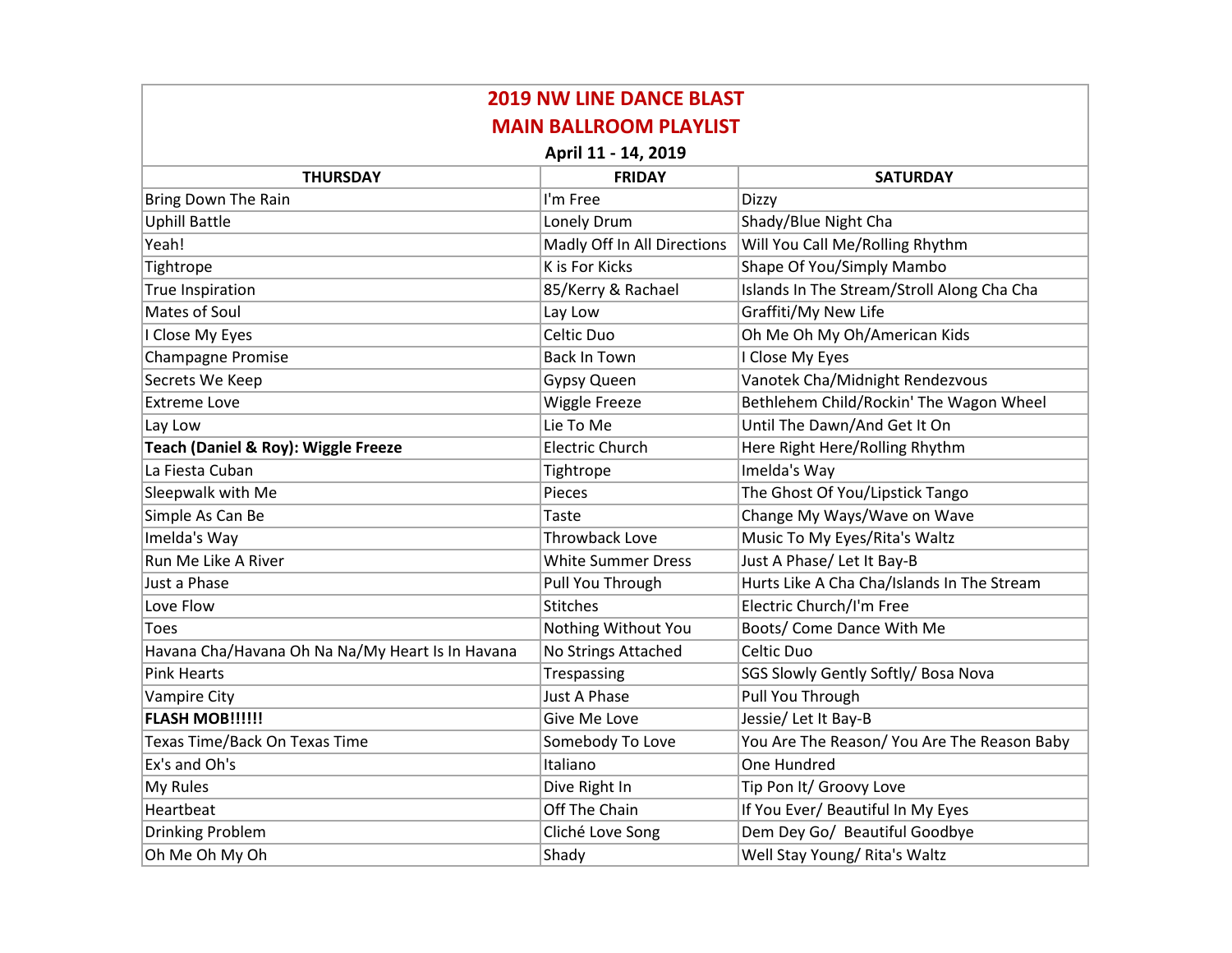| Dem Dey Go                 | Globtrottin'              | I'm Free                         |
|----------------------------|---------------------------|----------------------------------|
| Make Ya Move               | Don't Make Me Suffer      | <b>Blue Night Cha</b>            |
| <b>Bethlehem Child</b>     | Take Me To The River      | La Fiesta Cuban                  |
| Watch The Tempo            | Loca Loca Loca            | American Kids                    |
| Graffiti                   | Don't                     | Healing Hands/ Until The Dawn    |
| Codigo                     | Diggin'                   | Power Over Me                    |
| Vanotek Cha                | California                | Satisfied                        |
| <b>Whatever It Takes</b>   | Hurts Like A Cha Cha      | Revolution                       |
| Shady                      | Maybe Tomorrow            | Do It Like This/ Do It Like This |
| Love Rush                  | Just Dance!               | <b>Muddy Waters</b>              |
| Clap Clap Clap             | <b>Boom Pow</b>           | 1159/ Have Fun Go Mad            |
| Don't                      | Groovy Love               | Pompeii                          |
| <b>Boots</b>               | Everybody's Groovin'      | Play That Sax                    |
| Perfect                    | Show Stopper              | All Katchi All Night Long        |
| Angels & Corona            | <b>Four Leaf Clover</b>   | Abu Dhabi                        |
| Take Me To The River       | <b>Second Time Around</b> | <b>Beautiful Flames</b>          |
| Pull You Through           | Pom Pom's                 | Have Fun Go Mad                  |
| <b>Second Time Around</b>  | Hourglass                 | Oh Mama Hey                      |
| <b>Falling Walls</b>       | <b>Twist Twist Twist</b>  | I Hope You Find It               |
| <b>Electric Church</b>     | The Queen                 | <b>Just Dance</b>                |
| Jessie                     | <b>Vampire City</b>       | Confident                        |
| Skip The Line              | <b>Pink Hearts</b>        | <b>Make No Promises</b>          |
| <b>Mirrors</b>             | <b>Whatever It Takes</b>  | Lady In Red                      |
| Trespassing                | Sleepwalk With Me         | <b>Whatever It Takes</b>         |
| Gypsy Queen                | Make Ya Move              | Handclap                         |
| Somebody To Love           | Secrets We Keep           | <b>Champagne Promise</b>         |
| Hurts Like A Cha Cha       | Light A Candle            | Crash                            |
| No Strings Attached        | New York 2 LA             | The Stroma Dance                 |
| The Wolf                   | La Fiesta Cuban           | <b>Swing Your Chains</b>         |
| <b>Acoustic Love</b>       | <b>Power Mix</b>          | Off The Chain                    |
| Diggin'                    | True Inspiration          | Nothing Without You              |
| <b>Healing Hands</b>       | Lady Luck                 | Shakin' Your Head                |
| <b>Beautiful Wonderful</b> | Come Alive                | <b>Beautiful Wonderful</b>       |
| Four Leaf Clover           | <b>Tip Toe</b>            | Main Attraction/Do It Like This  |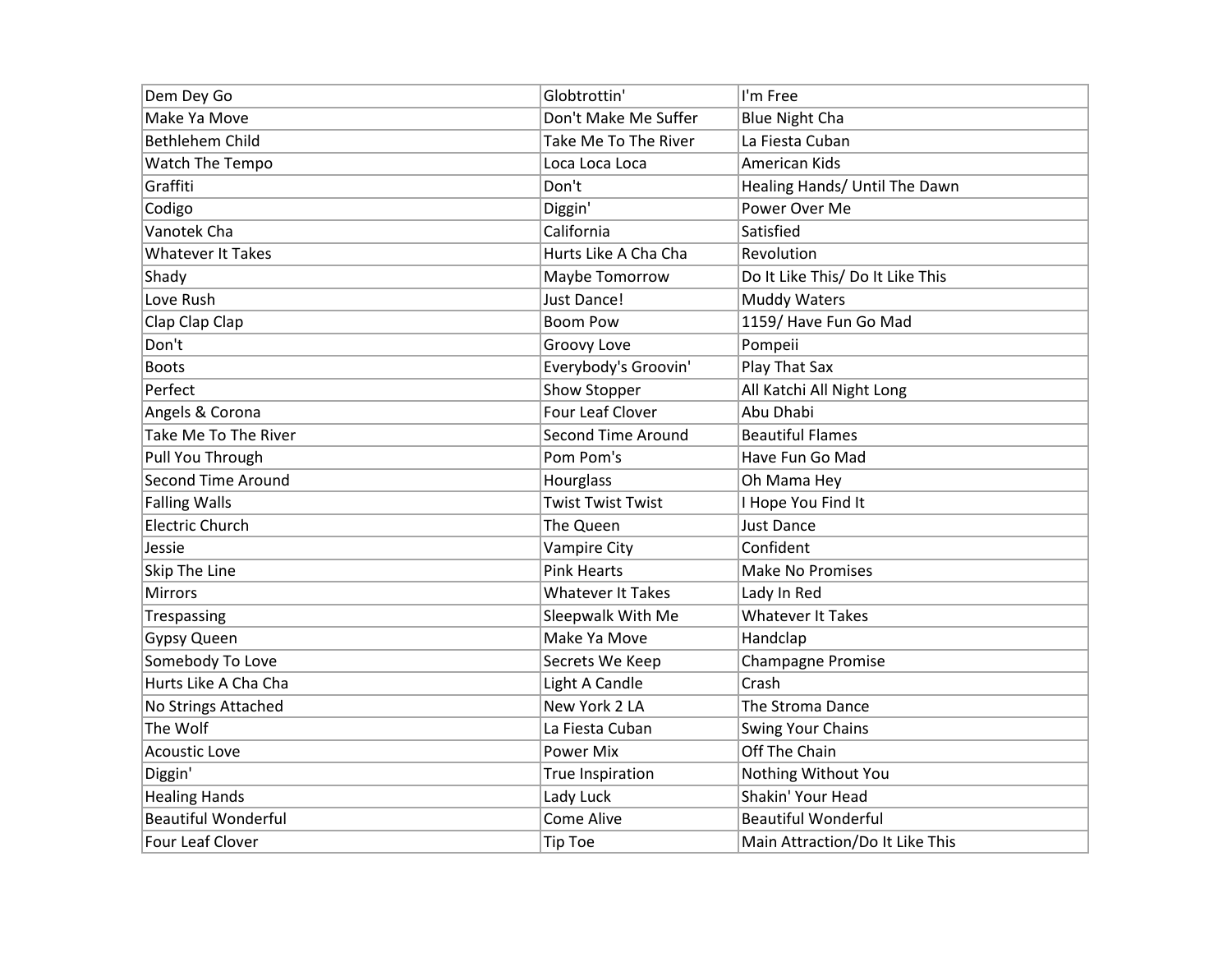| Pieces                     | Let It Out                 | Wakey Wakey                |
|----------------------------|----------------------------|----------------------------|
| Crash                      | Change My Ways             | Sugar Honey IT             |
| Everybody's Groovin'       | Love Rush                  | Sleepwalk With Me          |
| <b>Blaze of Glory</b>      | <b>Blaze of Glory</b>      | In My Blood                |
| Lie To Me                  | <b>Uphill Battle</b>       | <b>Vancouver Fireworks</b> |
| Friday at The Dance        | Slowly Gently Softly (SGS) | My Rules                   |
| Taps                       | Back It Up                 | Like A Riddle              |
| Don't Make Me Suffer       | Lady in Red                | Make It Shake              |
| Dunk It!                   | <b>Falling Walls</b>       | Revolution (10% Fast)      |
| <b>Everybody Feel Good</b> | 3 Rules                    | Slowburn                   |
| Poetry In Motion           | She Used To Be Mine        | Woman Up                   |
| Come Alive                 | Mates of Soul              | Watch The Tempo            |
| <b>Taste</b>               | My Rules                   | New York 2 LA              |
| <b>Tip Toe</b>             | Just Be                    | Heartbeat                  |
| Have Fun Go Mad            | Wild Boys                  | Don't Think About You      |
| Wild Wild West             | Faultline                  | Give Me Love               |
| <b>Back In Town</b>        | Power Over Me              | Put It On Me               |
| Holdin' Me Back            | <b>Acoustic Love</b>       | Stitches                   |
| Feel                       | Poetry In Motion           | Mates of Soul              |
| <b>AK Freak</b>            | Bethlehem Child            | Four Leaf Clover           |
| Nu Flow                    | Hey Nah Neh Nah            | The Wolf                   |
| No Stress                  | If You Ever                | <b>Texas Time</b>          |
|                            | <b>Girl Crush</b>          | Wild Wild West             |
|                            | Jukebox                    | Wild Boys                  |
|                            | Jessie                     | True Inspiration           |
|                            | Havana Cha                 | Make Way                   |
|                            | <b>AK Freak</b>            | <b>Falling Walls</b>       |
|                            | Whip It!                   | Chill Factor               |
|                            | Dunk It!                   | Hootenanny                 |
|                            |                            | Everybody Feel Good        |
|                            |                            | <b>Tip Toe</b>             |
|                            |                            | Let It Out                 |
|                            |                            | Party Night                |
|                            |                            | Gypsy In The Night         |